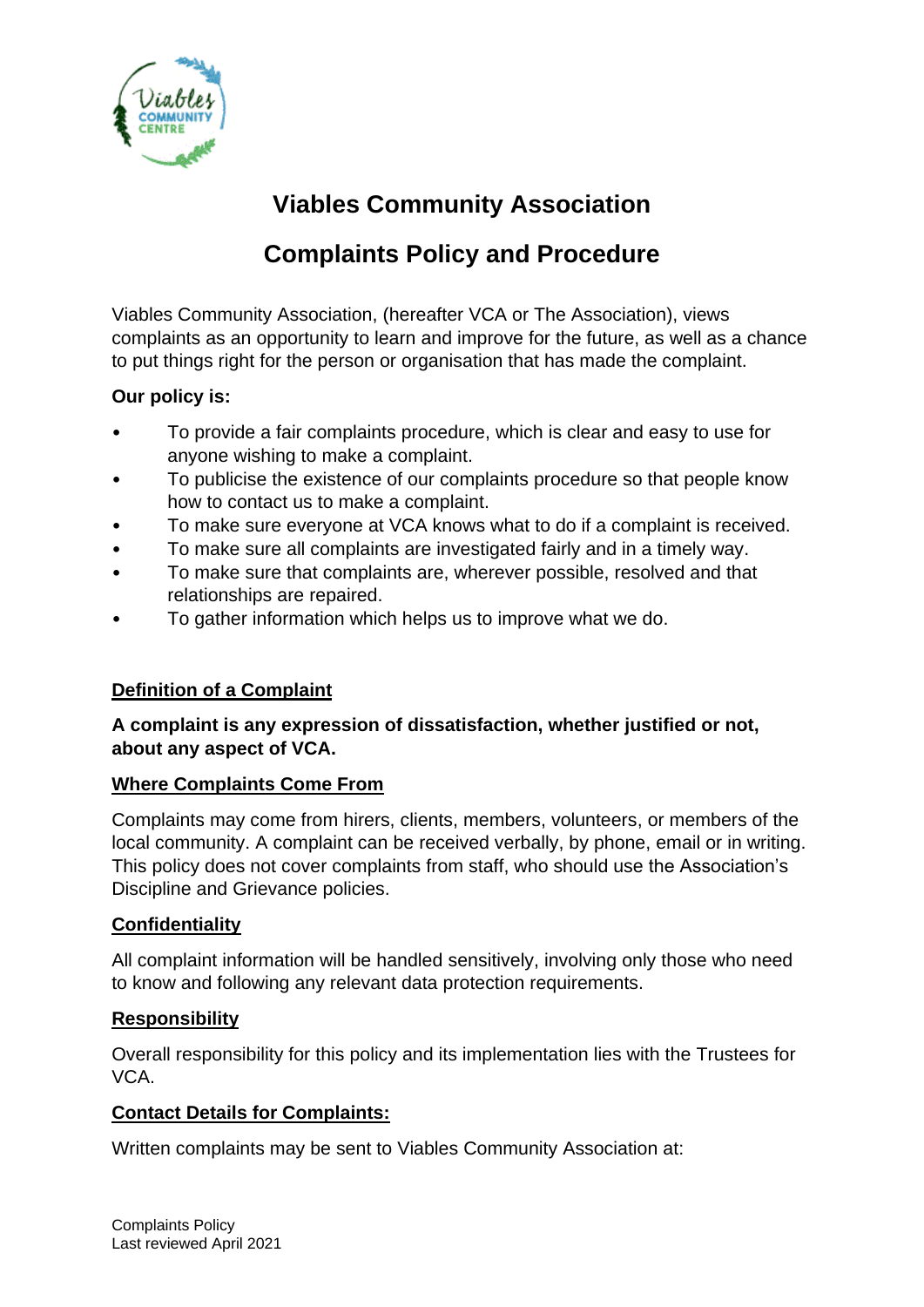Viables Community Centre, Viables Craft Centre, Harrow Way, Basingstoke, **Hants** RG22 4BJ

or by e-mail at: [office@viables.org.uk.](mailto:office@viables.org.uk)

Verbal complaints may be made by telephone to 01256 473634 or in person to any of VCA's office staff at the address above.

#### **Receiving Complaints:**

Complaints may arrive through channels publicised for that purpose or through any other contact details or opportunities the complainant may have. Complaints received by telephone or in person need to be recorded.

The person who receives a phone or in person complaint shall:

- Write down the details of the complaint
- Take the complainant's name, address, and telephone number
- Note down the relationship of the complainant to VCA
- Advise the complainant that we have a complaints procedure
- Advise the complainant what will happen next and how long it will take

• Where appropriate, ask the complainant to send a written account by post or by email so that the complaint is recorded in the complainant's own words.

#### **Stage One**

In many cases, a complaint is best resolved by the person responsible for the issue being complained about. If the complaint has been received by that person, they may be able to resolve it swiftly and should do so where possible and appropriate. Whether or not the complaint has been resolved, the complaint information should be passed to the Centre Manager for referral to VCA Trustees within one week. On receiving the complaint, the Centre Manager shall record it in the complaints log. If not already resolved, they will delegate an appropriate person to investigate and to take appropriate action. If the complaint relates to a specific person, that person should be informed and given a fair opportunity to respond. Complaints should be acknowledged by the person handling the complaint within one week. The acknowledgement will state who will address the complaint. Ideally, complainants will receive a definitive report within four weeks. If this is not possible because, for example, an investigation has not been fully completed, an interim report should be sent with an indication of when a full report will be given. Whether the complaint is

Complaints Procedure Policy Last Reviewed April 2021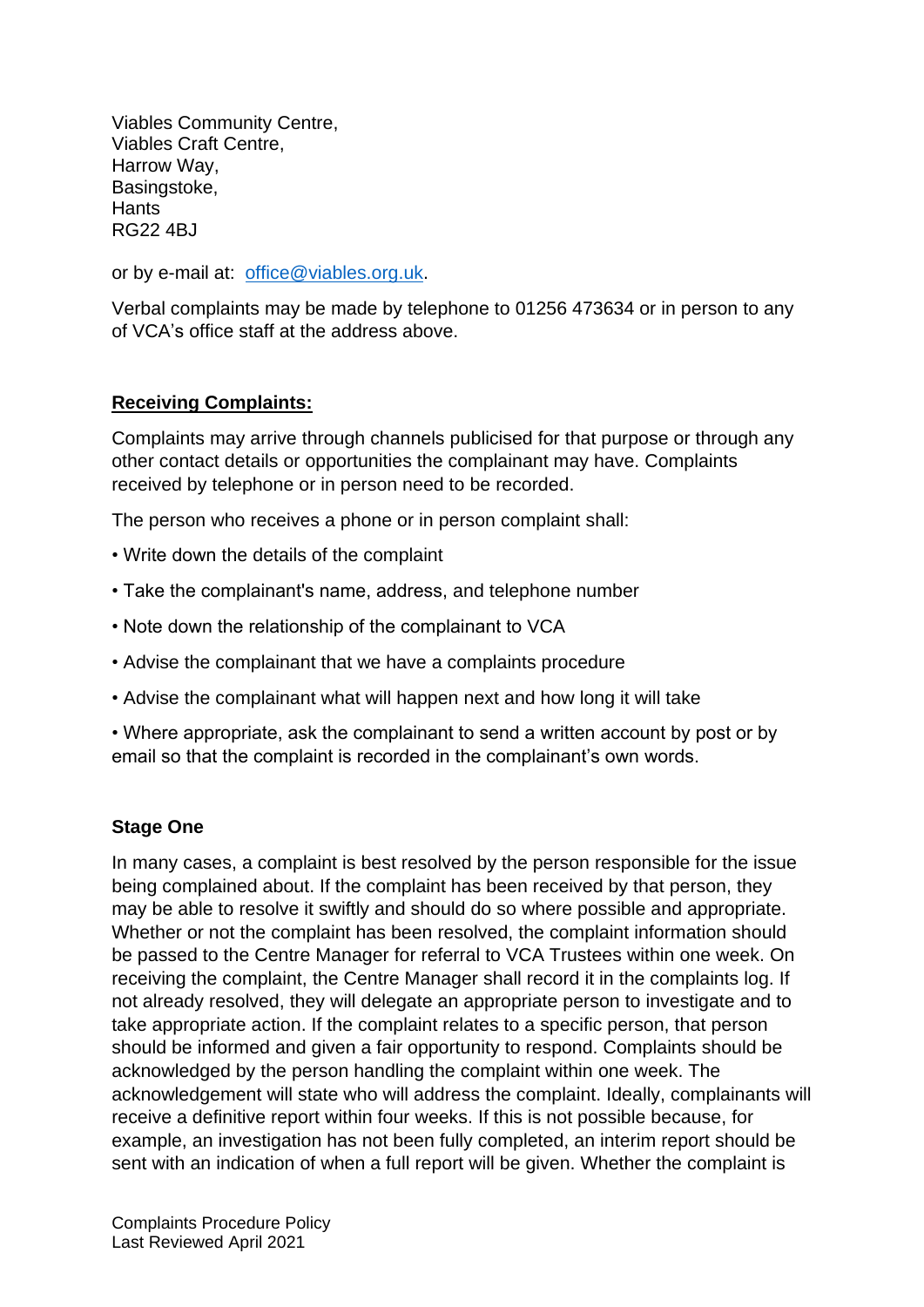justified or not, the reply to the complainant should describe the action taken to investigate the complaint, the conclusions from the investigation, and any action taken resulting from the complaint.

## **Stage Two**

If the complainant feels that the problem has not been satisfactorily resolved at Stage One, they can request that the complaint is reviewed at Trustee level. At this stage, the complaint will be passed to the Chair of the VCA Trustees. The request for Trustee-level review must be acknowledged within one week of receiving it. The acknowledgement should say who will deal with the case and when the complainant can expect a reply. The Chairperson may investigate the facts of the case themselves **or** delegate a suitably senior person to do so. This may involve reviewing the paperwork of the case and speaking with the person who dealt with the complaint at Stage One. If the complaint relates to a specific person, that person should be informed and given a further opportunity to respond. The person who dealt with the original complaint at Stage One should be kept informed of progress. Ideally, complainants should receive a definitive report within four weeks. If this is not possible because, for example, an investigation has not been fully completed, an interim report should be sent with an indication of when a full report will be given. Whether the complaint is upheld or not, the report to the complainant should describe the action taken to investigate the complaint, the conclusions from the investigation, and any action taken resulting from the complaint. The decision taken at this stage is final, unless the Trustees decide it is appropriate to seek external assistance with resolution.

# **External Stage**

The complainant may complain to the Charity Commission at any stage. Information about the kind of complaints the Commission can involve itself in can be found on their website at: [www.charitycommission.gov.uk/publications/cc47.aspx](http://www.charitycommission.gov.uk/publications/cc47.aspx)

#### **Variation of the Complaints Procedure**

The Trustees may vary the procedure for good reason. This may be necessary to avoid a conflict of interest, for example, a complaint about the Chair should not also have the Chair as the person leading a Stage Two review.

#### **Monitoring and Learning from Complaints**

Complaints are reviewed annually to identify any trends, which may indicate a need to take further action. The Complaints Procedure Policy will be reviewed annually.